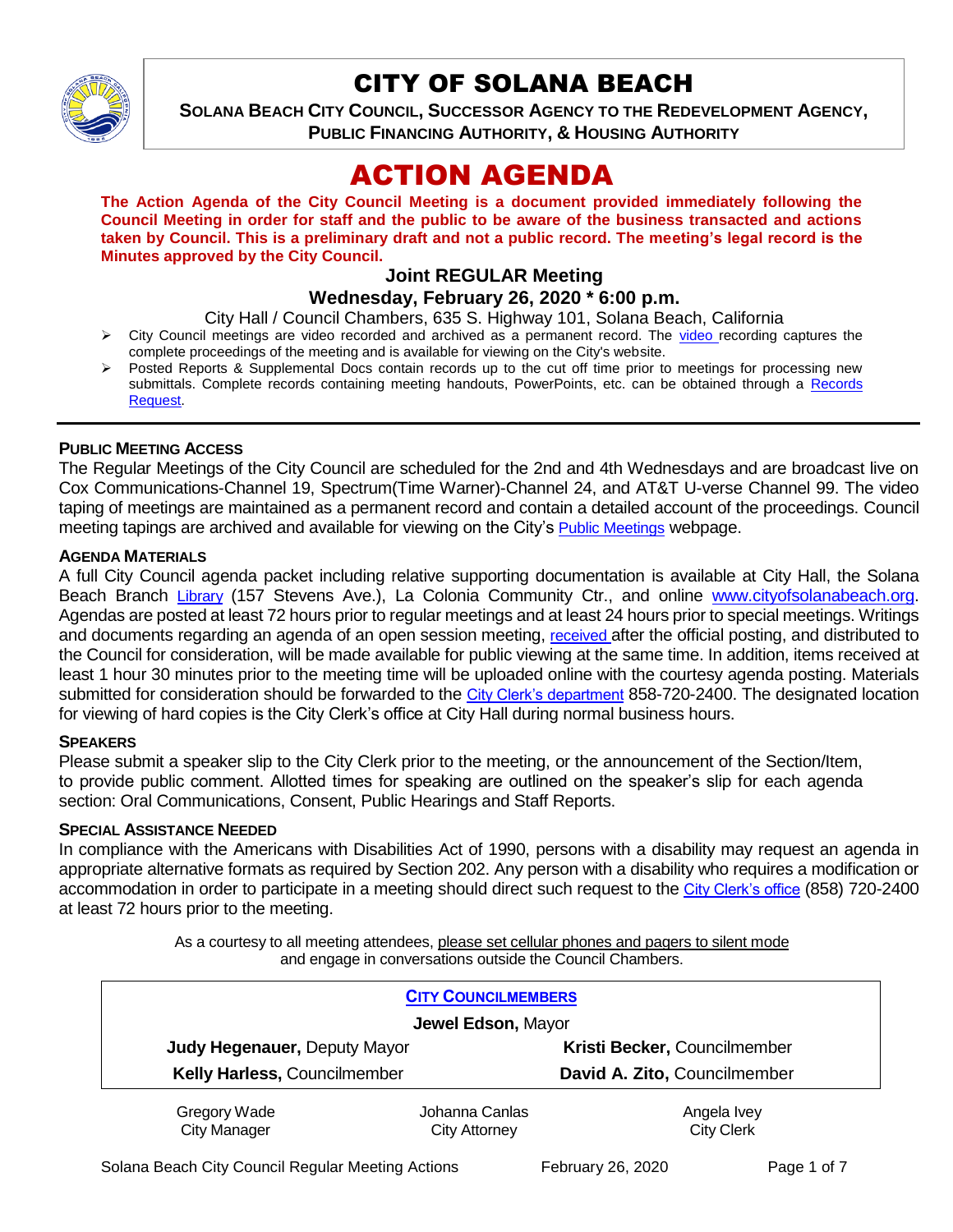#### SPEAKERS:

Please submit your speaker slip to the City Clerk prior to the meeting or the announcement of the Item. Allotted times for speaking are outlined on the speaker's slip for Oral Communications, Consent, Public Hearings and Staff Reports.

#### READING OF ORDINANCES AND RESOLUTIONS:

Pursuant to [Solana Beach Municipal Code](mailto:https://www.codepublishing.com/CA/SolanaBeach/) Section 2.04.460, at the time of introduction or adoption of an ordinance or adoption of a resolution, the same shall not be read in full unless after the reading of the title, further reading is requested by a member of the Council. If any Councilmember so requests, the ordinance or resolution shall be read in full. In the absence of such a request, this section shall constitute a waiver by the council of such reading.

# **CALL TO ORDER AND ROLL CALL:**

# **CLOSED SESSION REPORT:**

#### **FLAG SALUTE:**

#### **APPROVAL OF AGENDA: COUNCIL ACTION: Approved 5/0**

# **ORAL COMMUNICATIONS:**

This portion of the agenda provides an opportunity for members of the public to address the City Council on items relating to City business and not appearing on today's agenda by submitting a speaker slip (located on the back table) to the City Clerk. Comments relating to items on this evening's agenda are taken at the time the items are heard. Pursuant to the Brown Act, no action shall be taken by the City Council on public comment items. Council may refer items to the City Manager for placement on a future agenda. The maximum time allotted for each presentation is THREE MINUTES (SBMC 2.04.190). Please be aware of the timer light on the Council Dais.

#### **COUNCIL COMMUNITY ANNOUNCEMENTS / COMMENTARY:**

*An opportunity for City Council to make brief announcements or report on their activities. These items are not agendized for official City business with no action or substantive discussion.* 

#### **A. CONSENT CALENDAR:** (Action Items) (A.1. - A.4.)

Items listed on the Consent Calendar are to be acted in a single action of the City Council unless pulled for discussion. Any member of the public may address the City Council on an item of concern by submitting to the City Clerk a speaker slip (located on the back table) before the Consent Calendar is addressed. Those items removed from the Consent Calendar by a member of the Council will be trailed to the end of the agenda, while Consent Calendar items removed by the public will be discussed immediately after approval of the Consent Calendar.

#### **A.1. Register Of Demands.** (File 0300-30)

Recommendation: That the City Council

1. Ratify the list of demands for January 25, 2020 – February 7, 2020.

[Item A.1. Report \(click here\)](https://solanabeach.govoffice3.com/vertical/Sites/%7B840804C2-F869-4904-9AE3-720581350CE7%7D/uploads/Item_A.1_Report_(click_here)_02-26-20.PDF)

*Posted Reports & Supplemental Docs contain records up to the cut off time, prior to the start of the meeting, for processing new submittals. The final official record containing handouts, PowerPoints, etc. can be obtained through a Records Request to the City Clerk's Office.* **COUNCIL ACTION: Approved 5/0**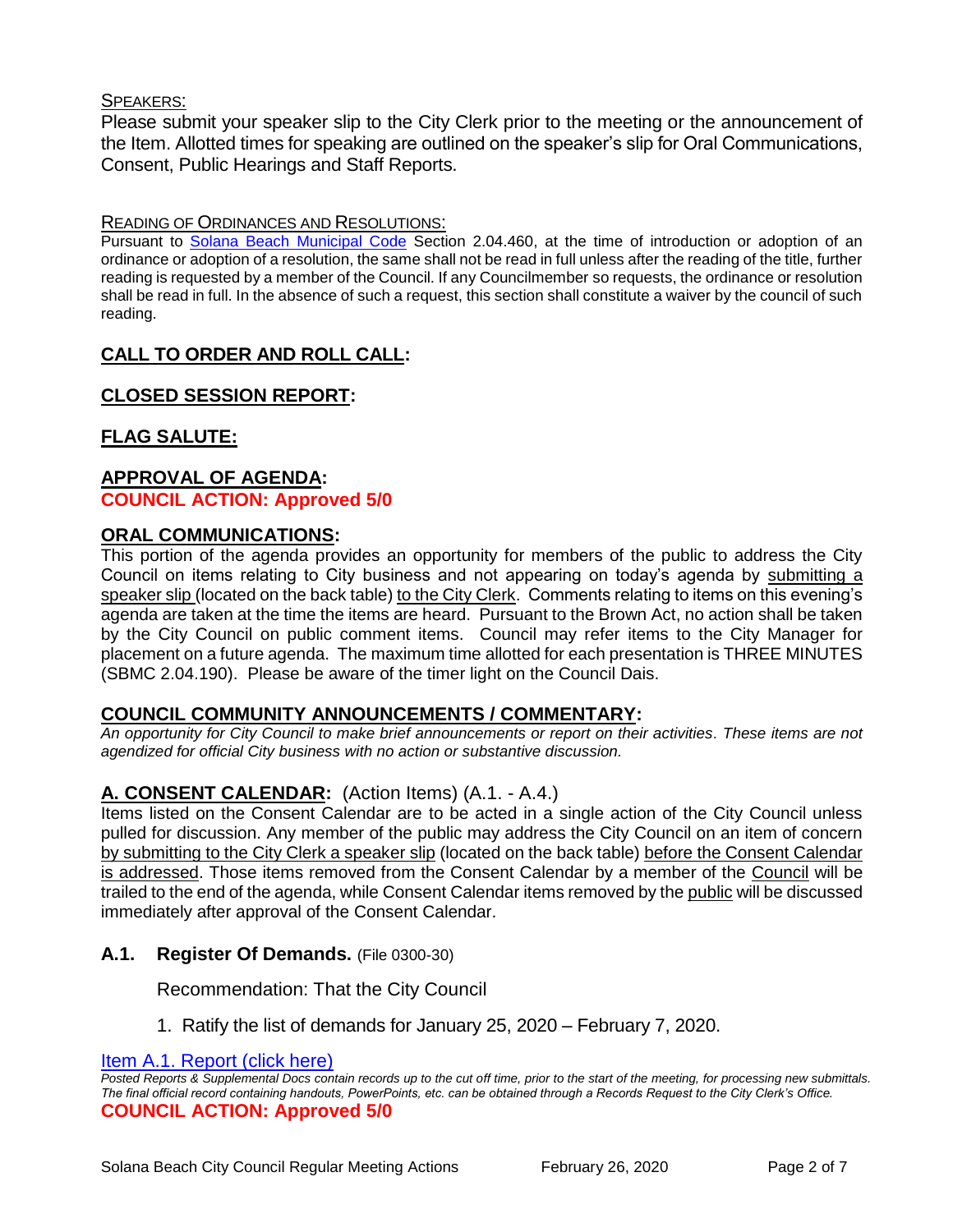#### **A.2. General Fund Adopted Budget for Fiscal Year 2019-2020 Changes.** (File 0330-30)

Recommendation: That the City Council

1. Receive the report listing changes made to the Fiscal Year 2019-2020 General Fund Adopted Budget.

#### [Item A.2. Report \(click here\)](https://solanabeach.govoffice3.com/vertical/Sites/%7B840804C2-F869-4904-9AE3-720581350CE7%7D/uploads/Item_A.2_Report_(click_here)_02-26-20.PDF)

*Posted Reports & Supplemental Docs contain records up to the cut off time, prior to the start of the meeting, for processing new submittals. The final official record containing handouts, PowerPoints, etc. can be obtained through a Records Request to the City Clerk's Office.* **COUNCIL ACTION: Approved 5/0**

**A.3. Emergency Corrugated Metal Pipes (CMP) Storm Drain Repairs – Notice of Completion.** (File 0850-40)

Recommendation: That the City Council

- 1. Adopt **Resolution 2020-025**:
	- a. Accepting as complete the Emergency Corrugated Metal Pipe Storm Drain Repairs constructed by PAL General Engineering, Inc.
	- b. Authorizing the City Clerk to file a Notice of Completion.

[Item A.3. Report \(click here\)](https://solanabeach.govoffice3.com/vertical/Sites/%7B840804C2-F869-4904-9AE3-720581350CE7%7D/uploads/Item_A.3_Report_(click_here)_02-26-20.PDF)

*Posted Reports & Supplemental Docs contain records up to the cut off time, prior to the start of the meeting, for processing new submittals. The final official record containing handouts, PowerPoints, etc. can be obtained through a Records Request to the City Clerk's Office.* **COUNCIL ACTION: Approved 5/0**

**A.4. Adjustments to the Current Fiscal Year (FY) 2019/20 Seasonal/Temporary Salary Schedule, Management Salary Schedule, and Adding a Senior Civil Engineer Position to the Classification Plan.** (File 0520-10, 0510-20)

Recommendation: That the City Council

- 1. Adopt **Resolution 2020-020**:
	- a. Approving Salary Adjustments to the FY 2019/20 Part-Time/Temporary/Seasonal Salary Schedule and authorizing the City Manager to make any subsequent changes to the Salary Schedule in accordance with applicable laws.
	- b. Approving and adopting the creation and addition of the Senior Civil Engineer classification and position.
	- c. Approving and adopting the pay grade change on the FY 2019/20 Management Salary Schedule.

[Item A.4. Report \(click here\)](https://solanabeach.govoffice3.com/vertical/Sites/%7B840804C2-F869-4904-9AE3-720581350CE7%7D/uploads/Item_A.4_Report_(click_here)_02-26-20_.PDF)

*Posted Reports & Supplemental Docs contain records up to the cut off time, prior to the start of the meeting, for processing new submittals. The final official record containing handouts, PowerPoints, etc. can be obtained through a Records Request to the City Clerk's Office.* **COUNCIL ACTION: Approved 5/0**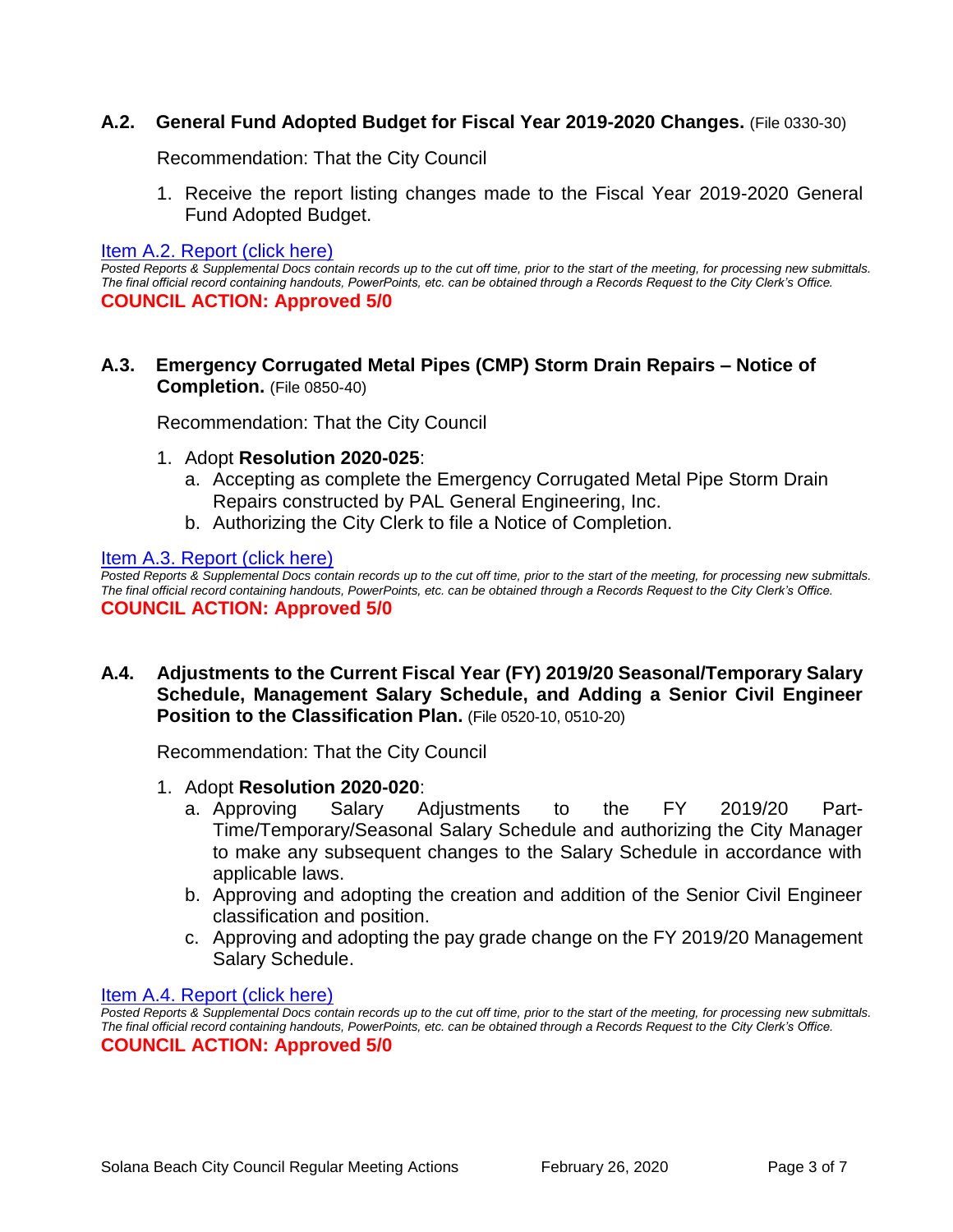# **C. STAFF REPORTS**: (C.5.)

**C.5. Citizen Commission Vacancy: Public Arts Commission Appointment**. (File 0120- 06)

Recommendation: That the City Council

1. Appoint one (1) member to the Public Arts Commission nominated/appointed by *Council-at-large* for a term ending January 2022.

#### [Item C.5. Report \(click here\)](https://solanabeach.govoffice3.com/vertical/Sites/%7B840804C2-F869-4904-9AE3-720581350CE7%7D/uploads/Item_C.5_Report_(click_here)_02-26-20.PDF)

*Posted Reports & Supplemental Docs contain records up to the cut off time, prior to the start of the meeting, for processing new submittals. The final official record containing handouts, PowerPoints, etc. can be obtained through a Records Request to the City Clerk's Office.* **COUNCIL ACTION: Approved 5/0 to appoint Shawn Hethcock.** 

#### **B. PUBLIC HEARINGS:** (B.1.)

This portion of the agenda provides citizens an opportunity to express their views on a specific issue as required by law after proper noticing by submitting a speaker slip (located on the back table) to the City Clerk. After considering all of the evidence, including written materials and oral testimony, the City Council must make a decision supported by findings and the findings must be supported by substantial evidence in the record. An applicant or designee(s) for a private development/business project, for which the public hearing is being held, is allotted a total of fifteen minutes to speak, as per SBMC 2.04.210. A portion of the fifteen minutes may be saved to respond to those who speak in opposition. All other speakers have three minutes each. Please be aware of the timer light on the Council Dais.

#### **B.1. Public Hearing: 675 Glenmont Dr., Applicant: Roemmich-Nottingham, Case DRP19-004, V19-001** (File 0600-40)

The proposed project meets the minimum zoning requirements under the SBMC, may be found to be consistent with the General Plan and may be found, as conditioned, to meet the discretionary findings required as discussed in this report to approve a DRP and VAR. Therefore, Staff recommends that the City Council:

- 1. Conduct the Public Hearing: Open the Public Hearing, Report Council Disclosures, Receive Public Testimony, and Close the Public Hearing.
- 2. Find the project exempt from the California Environmental Quality Act pursuant to Sections 15301 15302 of the State CEQA Guidelines; and
- 3. If the City Council makes the requisite findings and approves the project, adopt **Resolution 2020-024** conditionally approving a DRP and VAR to reconstruct a singlestory, single-family residence, construct a 211 square-foot single-story addition, and perform associated site improvements at 675 Glenmont Drive, Solana Beach.

#### [Item B.1. Report \(click here\)](https://solanabeach.govoffice3.com/vertical/Sites/%7B840804C2-F869-4904-9AE3-720581350CE7%7D/uploads/Item_B.1_Report_(click_here)_02-26-20.PDF)

*Posted Reports & Supplemental Docs contain records up to the cut off time, prior to the start of the meeting, for processing new submittals. The final official record containing handouts, PowerPoints, etc. can be obtained through a Records Request to the City Clerk's Office.* **COUNCIL ACTION: Approved 5/0 to Continue the Item, to a future agenda, and return with a redesign.** 

# **C. STAFF REPORTS**: (C.1. – C.4.)

*Submit speaker slips to the City Clerk.*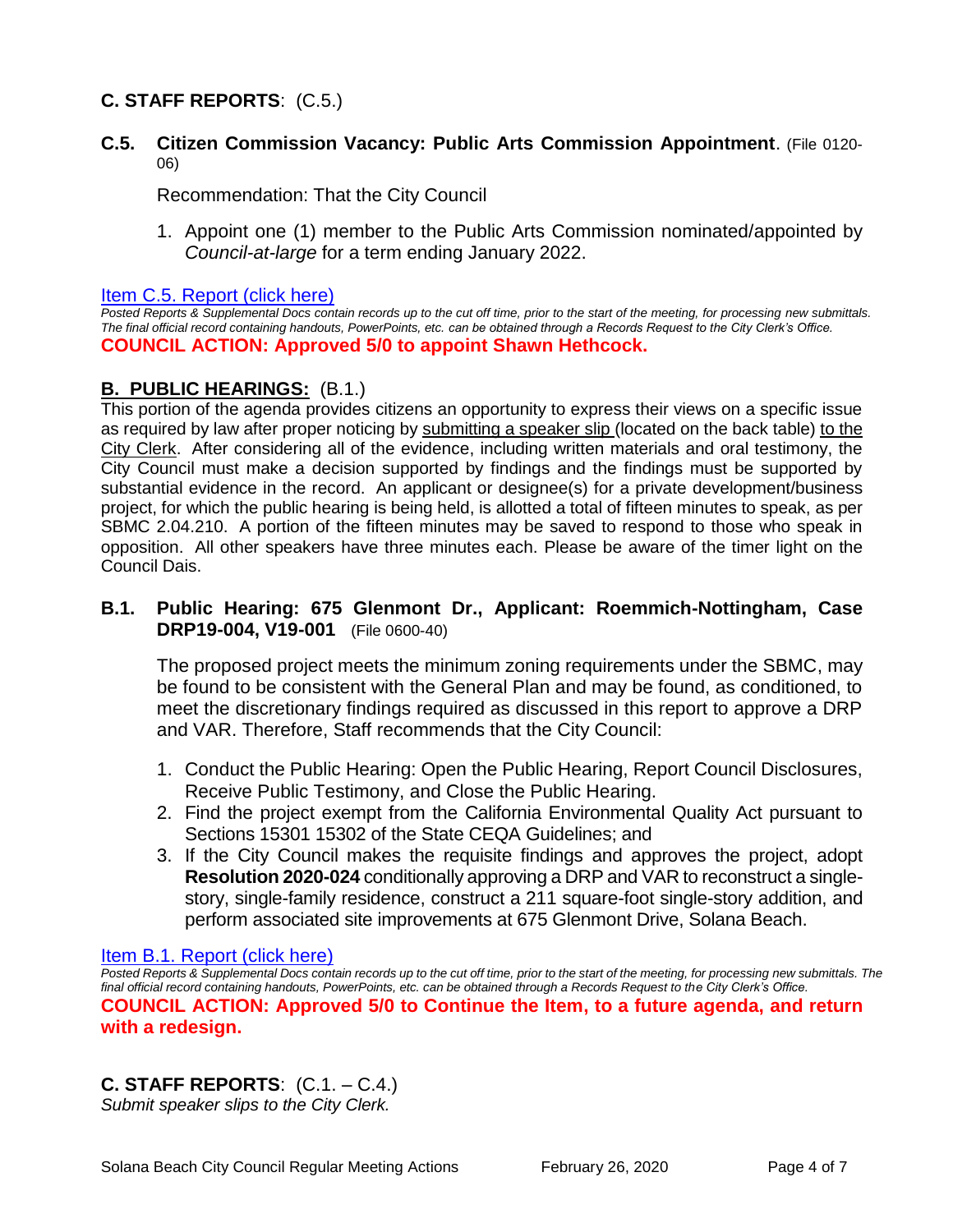#### **C.3. Introduce (1st Reading) Ordinance 513 to Prohibit the Sale and Distribution of Flavored Tobacco Products.** (File 0230-10)

Recommendation: That the City Council

1. Introduce **Ordinance 513** adding Chapter 6.18 to the Solana Beach Municipal [Code to prohibit the sale and distribution of flavored tobacco products.](https://solanabeach.govoffice3.com/vertical/Sites/%7B840804C2-F869-4904-9AE3-720581350CE7%7D/uploads/Item_C.3_Report_(click_here)_02-26-20.PDF) 

[Item C.3. Report \(click here\)](https://solanabeach.govoffice3.com/vertical/Sites/%7B840804C2-F869-4904-9AE3-720581350CE7%7D/uploads/Item_C.3_Report_(click_here)_02-26-20.PDF)

[Item C.3. Supplemental Docs \(Updated 2-25-20\)](https://solanabeach.govoffice3.com/vertical/Sites/%7B840804C2-F869-4904-9AE3-720581350CE7%7D/uploads/Item_C.3._Supplemental_Docs_(2-25-20).pdf)

*Posted Reports & Supplemental Docs contain records up to the cut off time, prior to the start of the meeting, for processing new submittals. The final official record containing handouts, PowerPoints, etc. can be obtained through a Records Request to the City Clerk's Office.* **COUNCIL ACTION: Approved 5/0**

#### **C.1. Fiscal Year (FY) 2019-2020 Mid-Year Budget Adjustments.** (File 0330-30)

Recommendation: That the City Council

1. Adopt **Resolution 2020-026** revising appropriations in the Fiscal Year 2019/20 Budget.

#### [Item C.1. Report \(click here\)](https://solanabeach.govoffice3.com/vertical/Sites/%7B840804C2-F869-4904-9AE3-720581350CE7%7D/uploads/Item_C.1_Report_(click_here)_02-26-20.PDF)

*Posted Reports & Supplemental Docs contain records up to the cut off time, prior to the start of the meeting, for processing new submittals. The final official record containing handouts, PowerPoints, etc. can be obtained through a Records Request to the City Clerk's Office.* **COUNCIL ACTION: Approved 5/0**

#### **C.2. Revised Climate Adaptation Chapter Amending the 2017 Climate Action Plan and Receive the 2019 Climate Action Plan Update.** (File 0410-05)

Recommendation: That the City Council

1. Adopt **Resolution 2020-021** and receive the 2019 CAP Update report.

Item C.2. Report (click here)

[Item C.2. Supplemental Docs \(Updated 2-26-20\)](https://solanabeach.govoffice3.com/vertical/Sites/%7B840804C2-F869-4904-9AE3-720581350CE7%7D/uploads/Item_C.2._Supplemental_Docs_(2-26-20)_-_O.pdf)

*Posted Reports & Supplemental Docs contain records up to the cut off time, prior to the start of the meeting, for processing new submittals. The final official record containing handouts, PowerPoints, etc. can be obtained through a Records Request to the City Clerk's Office.* **COUNCIL ACTION: Approved 5/0**

#### **C.4. Cancellation Policy for the Summer Day Camp Program.** (File 0390-23)

Recommendation: That the City Council

1. Adopt **Resolution 2020-027** approving a Cancellation Policy for the Summer Day Camp Program.

#### [Item C.4. Report \(click here\)](https://solanabeach.govoffice3.com/vertical/Sites/%7B840804C2-F869-4904-9AE3-720581350CE7%7D/uploads/Item_C.4_Report_(click_here)_02-26-20.PDF)

*Posted Reports & Supplemental Docs contain records up to the cut off time, prior to the start of the meeting, for processing new submittals. The final official record containing handouts, PowerPoints, etc. can be obtained through a Records Request to the City Clerk's Office.* **COUNCIL ACTION: Approved 4/1 (Noes: Harless)**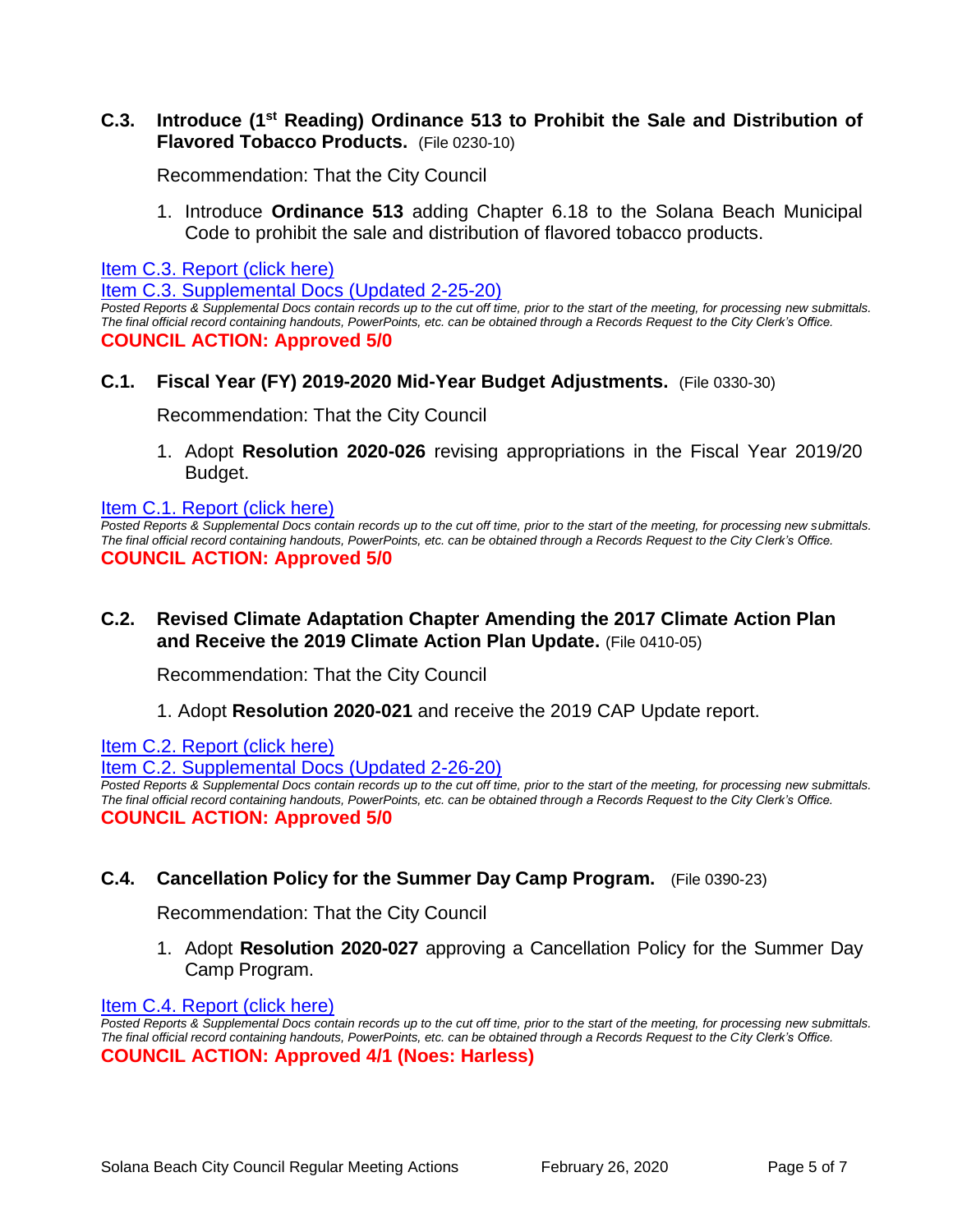# **WORK PLAN COMMENTS:**

*Adopted June 12, 2019*

#### **COMPENSATION & REIMBURSEMENT DISCLOSURE:**

GC: Article 2.3. Compensation: 53232.3. (a) Reimbursable expenses shall include, but not be limited to, meals, lodging, and travel. 53232.3 (d) Members of a legislative body shall provide brief reports on meetings attended at the expense of the local agency "*City*" at the next regular meeting of the legislative body.

#### **COUNCIL COMMITTEE REPORTS:** [Council Committees](https://www.ci.solana-beach.ca.us/index.asp?SEC=584E1192-3850-46EA-B977-088AC3E81E0D&Type=B_BASIC)

#### **REGIONAL COMMITTEES: (outside agencies, appointed by this Council)**

- a. City Selection Committee (meets twice a year) Primary-Edson, Alternate-Zito
- b. County Service Area 17: Primary- Harless, Alternate-Edson
- c. Escondido Creek Watershed Authority: Becker /Staff (no alternate).
- d. League of Ca. Cities' San Diego County Executive Committee: Primary-Becker, Alternate-Harless and any subcommittees.
- e. League of Ca. Cities' Local Legislative Committee: Primary-Harless, Alternate-Becker
- f. League of Ca. Cities' Coastal Cities Issues Group (CCIG): Primary-Becker, Alternate-Harless
- g. North County Dispatch JPA: Primary-Harless, Alternate-Becker
- h. North County Transit District: Primary-Edson, Alternate-Becker
- i. Regional Solid Waste Association (RSWA): Primary-Hegenauer, Alternate-Becker
- j. SANDAG: Primary-Zito, 1<sup>st</sup> Alternate-Edson, 2<sup>nd</sup> Alternate-Becker, and any subcommittees.
- k. SANDAG Shoreline Preservation Committee: Primary-Hegenauer, Alternate-Zito
- l. San Dieguito River Valley JPA: Primary-Hegenauer, Alternate-Zito
- m. San Elijo JPA: Primary-Zito, Primary-Becker, Alternate-City Manager
- n. 22<sup>nd</sup> Agricultural District Association Community Relations Committee: Primary-Edson, Primary-**Harless**

#### **STANDING COMMITTEES: (All Primary Members)** *(Permanent Committees)*

- a. Business Liaison Committee Zito, Edson.
- b. Fire Dept. Management Governance & Organizational Evaluation Harless, Hegenauer
- c. Highway 101 / Cedros Ave. Development Committee Edson, Becker
- d. Parks and Recreation Committee Zito, Harless
- e. Public Arts Committee Edson, Hegenauer
- f. School Relations Committee Hegenauer, Harless
- g. Solana Beach-Del Mar Relations Committee Zito, Edson

# **ADJOURN:**

#### *Next Regularly Scheduled Meeting is March 11, 2020*

*Always refer the City's website Event Calendar for updated schedule or contact City Hall. [www.cityofsolanabeach.org](http://www.cityofsolanabeach.org/) 858-720-2400*